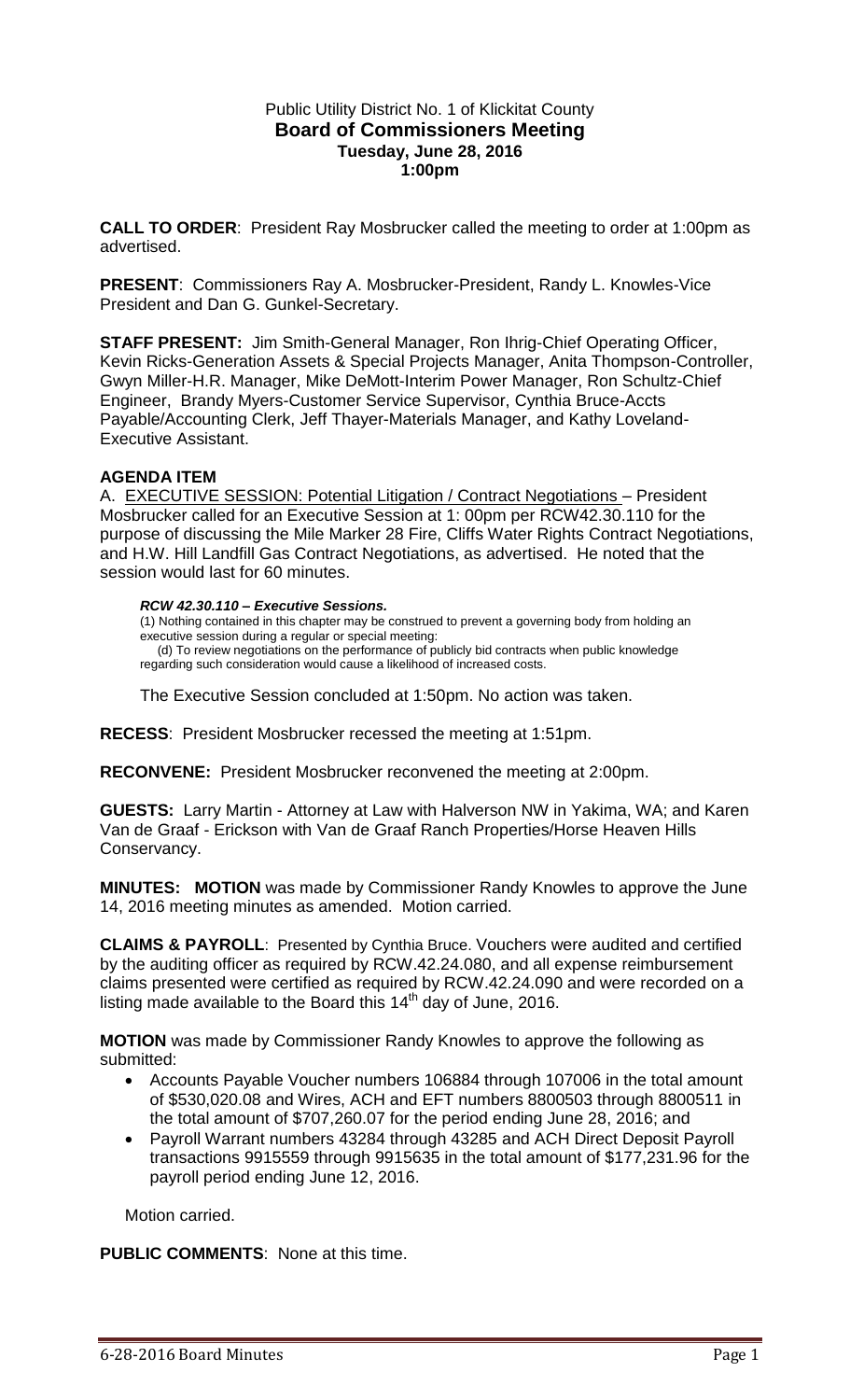#### **REPORTS:**

**COMMISSIONER DAN GUNKEL** gave a report on Energy Northwest (ENW), specifically on the conclusions from a recent thorough investigation of the company by a law firm on the east coast. The investigation was prompted by several anonymous letters accusing staff of not supplying the ENW Executive Board fully with information about the performance of the Columbia Generating Station.

 The investigation determined that staff was using old INPO (Institute for Nuclear Power Operators) criteria for evaluating the station's performance, instead of new criteria. The bottom line is that the Board was told that the Station was operating in the third quartile of the 99 commercial nuclear reactors in the United States, when in fact the station was operating in the bottom quartile. The lasted several months before staff reevaluated how they were presenting the information. Another interesting thing that came out of the investigation was that they found that the Chief Executive Officer and the Chief Nuclear Officer were frequently out of town during the 51-day outage. It raises an understandable question as to whether travel for other ENW duties was necessary during this important time frame.

 The greater observation by Commissioner Gunkel is that while performance had improved dramatically in recent years, the fact is that the performance of the plant has gone downhill measurably recently and that the leader of the organization was offsite and not attending to his staff, which may be a contributing factor to the decreasing performance. Nuclear plants are difficult to run well due to their complexities and it requires a relentless ongoing effort of management to sustain performance. The generating station still has good generation numbers, but that is not necessarily the same as a top quartile plant. When your leader is not leading, it's the little details that get you over time and drag you down. It's not until the Executive Committee demands that the leader be onsite and lays out specific parameters, that they will see sustainable performance. Ratepayers of the region have paid the dollars to have the plant perform well at all levels. ENW needs to improve efforts to ensure that performance is not just improved, but maintained. The responsibility ultimately falls back on the Executive Board and their oversight management. The plant, however, is running safely and generation is good.

**COMMISSIONER RANDY KNOWLES** - No report at this time.

**COMMISSIONER RAY MOSBRUCKER** reported that he attended NWPPA's "financial decision-making" class in Walla Walla, WA on June 22-23, 2016, which was very enlightening and an interesting class.

# **GENERAL MANAGER –** The complete report can be found at:

[htp://www.klickitatpud.com/topicalMenu/commissioners/GM\\_Reports.aspx](http://www.klickitatpud.com/topicalMenu/commissioners/GM_Reports.aspx)

In addition to the written report, the following information was presented to the Board:

- BPA Rate Increases BPA has announced that initial estimates for the BP-18 rate increases are in the 4-9% range for power and in the 3-5% range for transmission. Their rate process will run about 18 months and any increase would be implemented October 1, 2017. When we completed our financial forecasts last fall, we estimated a 2.5% annual BPA rate increase, or 5% for the rate period.
- PGP Meeting Follow-up A representative from the California ISO (Independent System Operator) attended the June PGP meeting and gave a presentation on California's interest in expanding the ISO area as well as their interest in expanding the Western Energy Imbalance Market (EIM) to include more the West coast. These markets are currently controlled by the legislative process in California and expanding them would give some of this control to other regional entities. Their stated goal is to provide markets that increase efficiencies so that they can integrate more renewable energy into the market place. The goal there is reduced green house gas emissions. To do this, they need a more liquid marketplace that California can buy and sell power on a sub-hourly market to allow them to operate more renewable generation. Their goal is not about increasing efficiencies to reduce power prices.

 As an example, CAISO began tracking avoided renewable (wind/solar) curtailments in April 2015. Carbon emission was reduced by 55,114 metric tons when NV Energy joined the EIM in November 2015 due to reduced curtailments of renewable generation. Commissioner Gunkel inquired as to what the curtailment chart would look like if you laid solar over top of the buildout? Jim will look into it and get back to Commissioner Gunkel, as well as report back to the Board on how many megawatts of solar they will be adding.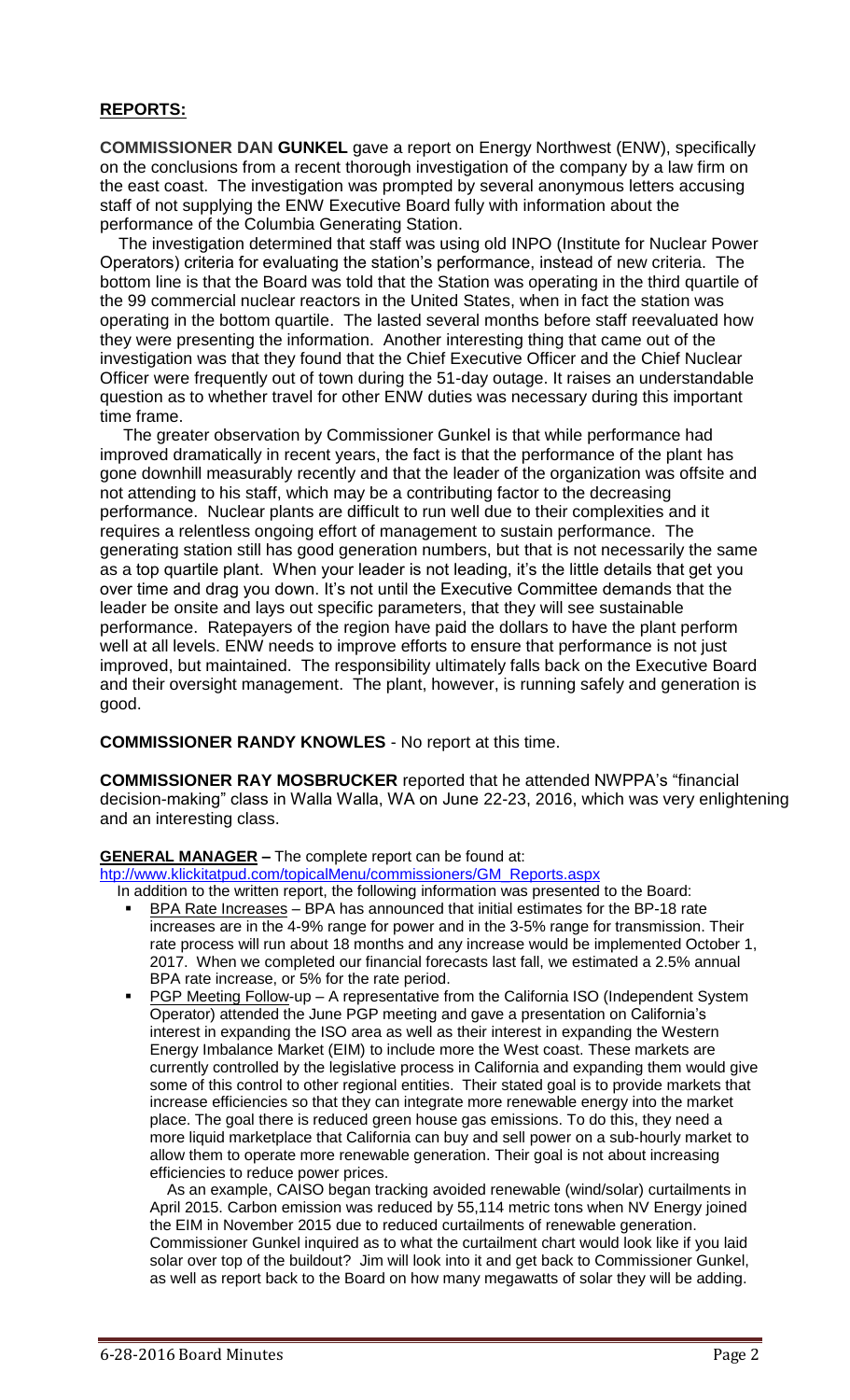Commissioner Knowles noted that there is a bill in the California legislature which speaks specifically to the value to the region of pumped storage, however it has not been passed as of yet.

Strategic Planning - Mr. Smith announced that he has scheduled a conference call with a facilitator next week and planning on starting a strategic planning process. The intent is to take the work that we have previously completed, update it, involve senior staff, and then take the strategic focuses and support them with specific departmental goals and direction. That will trickle down to individual goals for managers and staff. There will be multiple stages to the process.

The report was accepted as presented.

**POWER MANAGEMENT** – Mike DeMott presented the monthly Power Management Department report for May, 2016 which included slides with the following information: Short-term weather/slice outlook; short-term slice forecast; 2016 Mid-C power prices; Henry Hub natural gas prices; KPUD high load hours/low load hours net position; KPUD near-term financial net position; May physical position review; White Creek Wind May generation; BPA product switch decision; May swap outcome/additional hedges; and load forecasting.

 The normal schedule for moving from BPA's Slice rate product would be October 1, 2019. However, at the request of several customers, BPA is considering allowing customers to move from the Slice product on October 1, 2017. After consideration, Mike is recommending that we notify BPA that we would like to be included in the early switching option. Mike will put together a project plan if the Board authorizes the early out. Mr. Smith doesn't see any reason to wait 3 years to switch and supported Mike's recommendation. It was further noted that staff will be negotiating new contracts with The Energy Authority to decrease our expenses with that entity for power sales/purchases on behalf of the District.

 Commissioner Knowles inquired as to whether there would be any changes to our Point-to-Point (PTP) BPA transmission contract with BPA when switching to a load following contract and noted that we worked hard for the PTP and he would not want to change that now. Mike stated that we want to look at our transmission contracts to ensure they are working for us, but there is no plan to change.

 Following discussion, it was the consensus of the Board to authorize staff to notify BPA that the District would like to request an early switch out of the BPA Slice contract. Mike will draft a letter for the General Manager's signature.

The report was accepted as presented.

**ACCOUNTING** – Anita Thompson presented the monthly financial report for May, 2016 which included the income and cash flow statements and a variance report. Anita reported that the first of our two annual bond payments was made in June in the amount of \$3,452,592. She further noted that when we complete the June financials, we will be completing our second quarter year end forecast. During this process, we intend to improve that departmental expense / capital allocation of labor that we had in the budget. The actual total budgeted labor will not change, but by reallocating the expense / capital split, it should allow us to better evaluate our labor costs on a monthly basis.

The report was accepted as presented.

**OPERATIONS DIVISION –** Ron Ihrig presented the operations department report for May, 2016. He reported that the reliability goals for 2016 were met in May. The outage hours to date are 2,543 vs. 7,166 at this time last year. Ron also reported that Wishram's upper reservoir was depleted on June 19, 2016, as the well could not keep up with water demand after a planned power outage. Arrangements were made for water to be hauled in by Bishop Sanitation to restore levels in the reservoir. Staff has been meeting with HLA Consulting regarding the Community Development Block Grant (CDBG) for Wishram, who will be scoping the project. There are no water restrictions at this time; however we have been asking the Wishram residents to restrict usage during the hottest portion of the days.

 Ron Schultz presented an update on the engineering department projects, which include capital projects on Woodland Road and Old Stage Road; the engineers will be staking the lines within the next two weeks. The two most recent meter shop employees are doing very well, and they are providing ongoing support at the LFG plant due the instrument technician at LFG being on sick leave. The Bingen Substation design is going slow as ECI has been busy, so Ron Schultz has asked that ECI provide another engineer to work on this project. Construction will probably begin early fall with a target to get concrete and below ground work finished before winter. Negotiations are continuing with PacifiCorp in regard to the District purchasing the Condit to Bingen 69 kV transmission line. We are expecting a draft agreement soon.

The reports were accepted as presented.